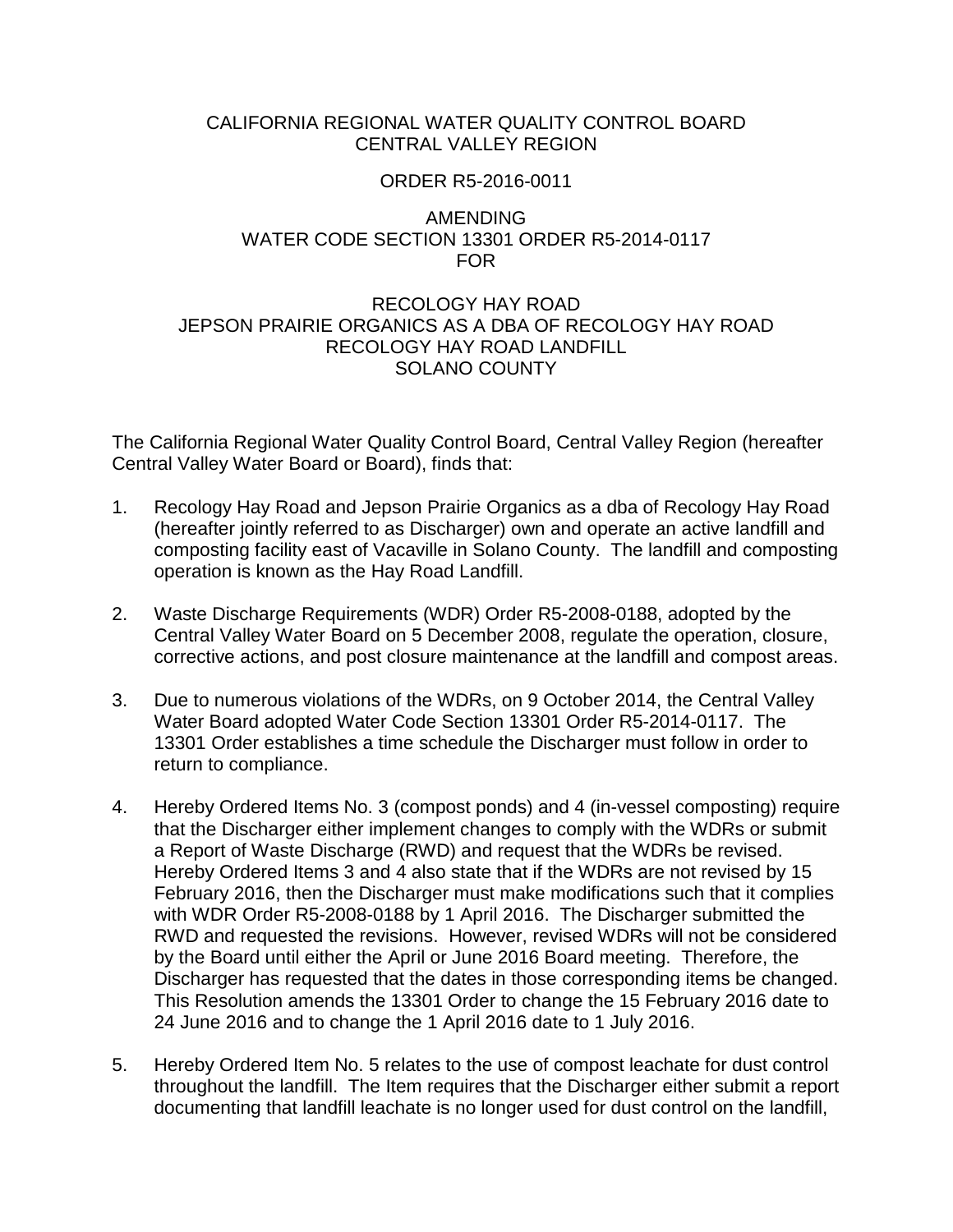or submit a RWD requesting a revision to the WDRs. The Item further states that if the WDRs are not revised by 15 February 2016, then the Discharger may not use compost leachate for dust control on the landfill. The Discharger's 9 December 2015 letter states that "compost leachate has not been used for dust control for several months." However, Board staff recognizes that it is appropriate to use the compost leachate for dust control or moisture conditioning on the compost itself, as long as those compost piles are on top of an impervious surface. This Resolution amends the 13301 Order to state that after 15 February 2016, the Discharger may not use compost leachate for dust control except on the 22-acre impervious surface portion of the compost pad.

- 6. Hereby Ordered Item No. 11 requires the submittal of a report documenting that physical improvements have been completed such that the groundwater separation requirements are met at units DM-1 and DM-3.3. This Resolution amends Item 11 to reflect the Discharger's Engineering Feasibility Study and the conditions upon which Water Board staff approve the Engineering Feasibility Study and its implementation. The timeframe for submittal has been extended to the end of the 2016 construction season.
- 7. In preparation for expanding landfill Unit 3, the Discharger plans to clean close unit WP-9.1 in 2016, construct the subgrade in 2016, and install the liner in 2017. Unit WP-9.1 overlies a groundwater nitrate plume and the Discharger currently operates extraction well G-22 to remediate the plume. There is a concern that Well G-22 may be removed, or extraction stopped, before Water Board staff agree that the plume has been cleaned up or that the Discharger has implemented alternate measures to remediate the groundwater. Therefore, this Resolution amends the 13301 Order to state that well G-22 shall not be removed, nor shall groundwater extraction cease, unless the Discharger has received approval from Water Board staff.
- 8. The issuance of this Order is being taken for the protection of the environment and as such is exempt from provisions of the California Environmental Quality Act (Public Resources Code section 21000 et seq.) pursuant to California Code of Regulations, title 14, sections 15061 subdivision (b)(3), 15306, 15307, 15308, and 15321 subdivision (a)(2).
- 9. On February 19 2016, in Rancho Cordova, California, after due notice to the Discharger and all other affected persons, the Central Valley Water Board conducted a public hearing at which evidence was received to consider an amendment to the Water Code section 13301 Order.

# **IT IS HEREBY ORDERED THAT:**

Water Code Section 13301 Order R5-2014-0117 is amended as shown in the underline/strikeout format in Attachment A. This Order is effective upon adoption.